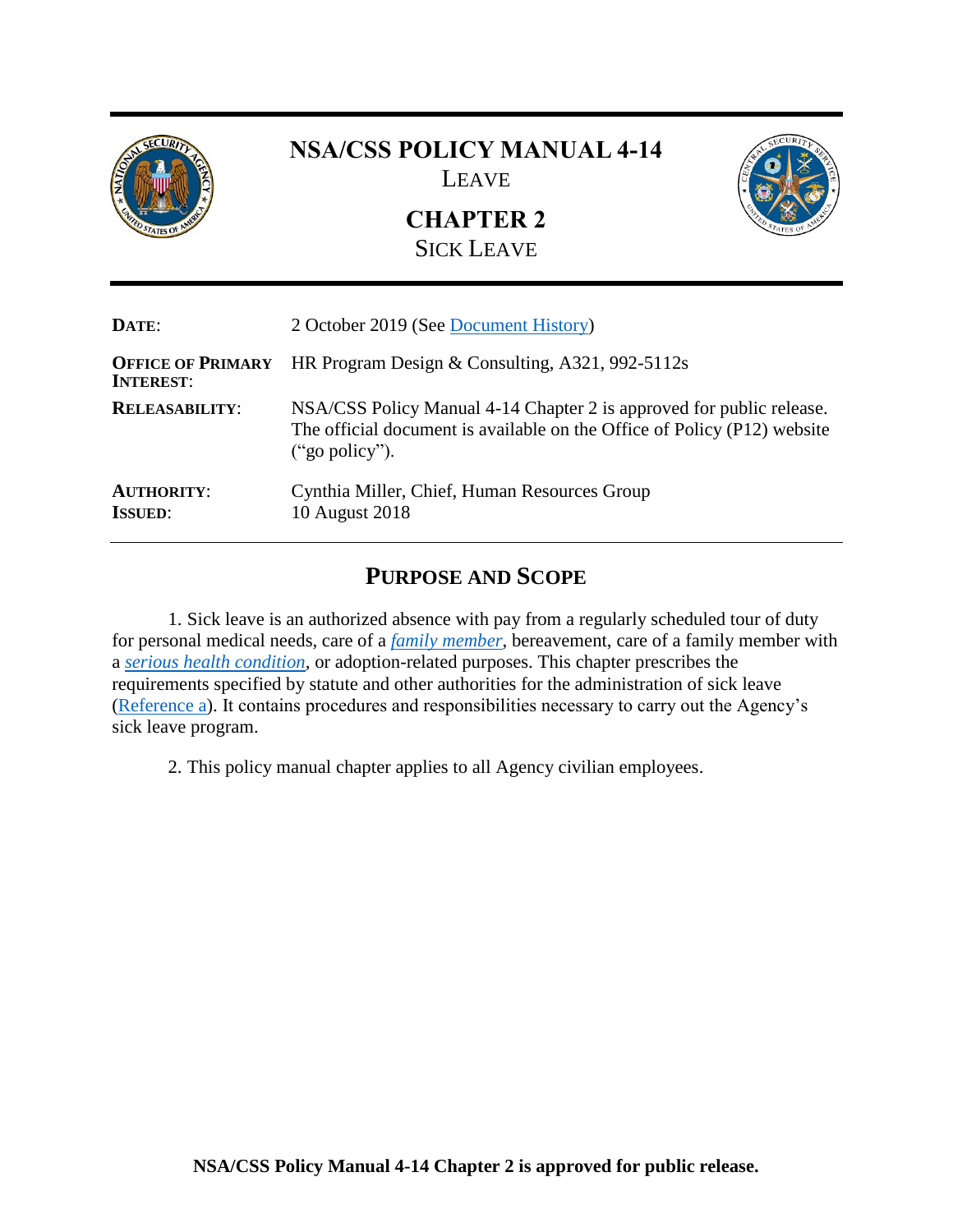# **TABLE OF CONTENTS**

<span id="page-1-0"></span>

# **LIST OF TABLES**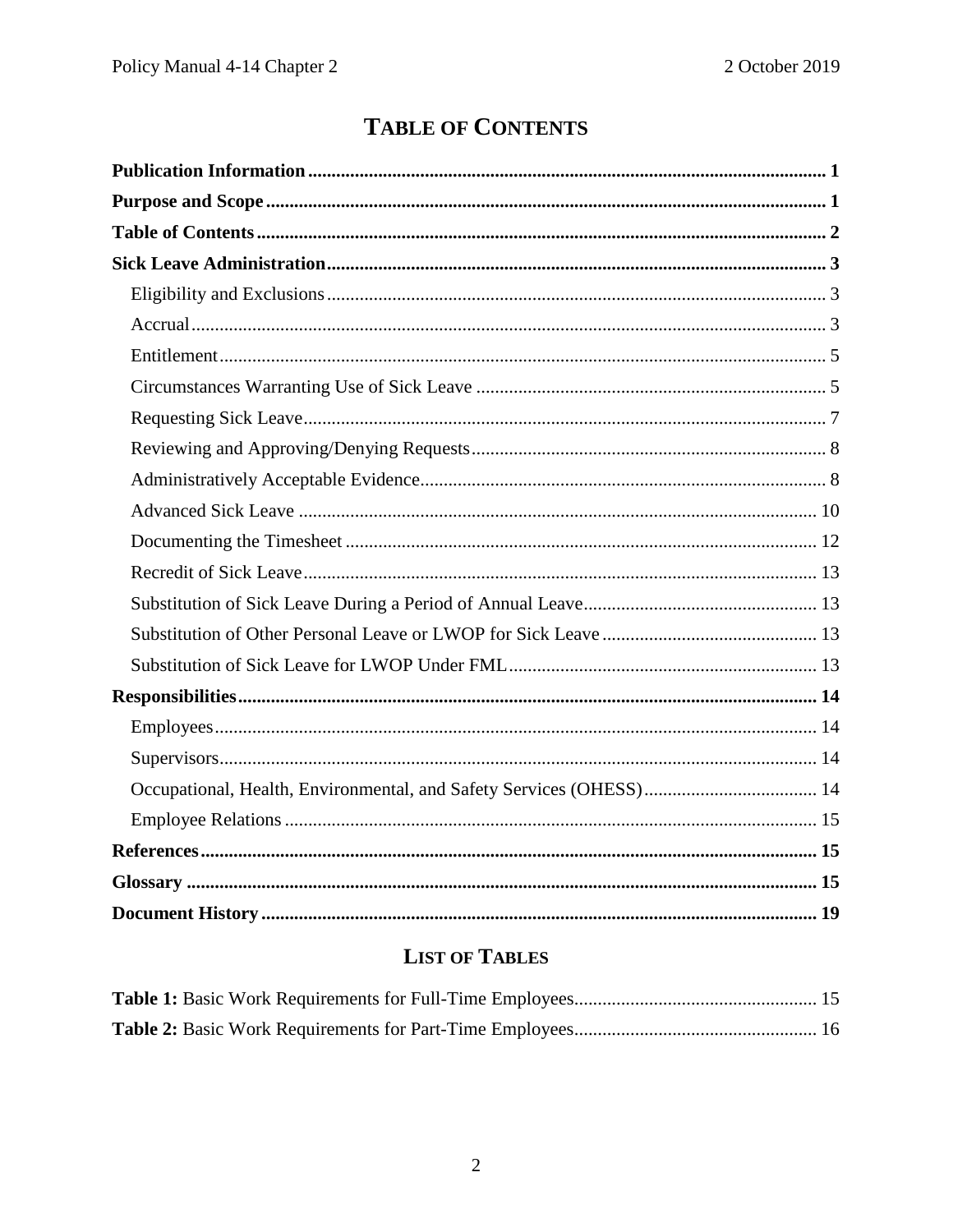## **SICK LEAVE ADMINISTRATION**

#### <span id="page-2-1"></span><span id="page-2-0"></span>**Eligibility and Exclusions**

3. *[Full-time](#page-16-0)* and *part-time [tours of duty](#page-17-1)*: Civilian Employees—including Defense Intelligence Senior Executive Service (DISES) and Defense Intelligence Senior Level (DISL) employees—on regularly scheduled tours of duty earn sick leave.

4. *[Intermittent tour of duty](#page-16-1)*: Civilian Employees on intermittent tours of duty do not earn sick leave.

5. Employees who have exhausted their personal sick leave may be eligible for paid time off under the Agency's Temporary Medical Leave Assistance Program (TMLAP) [\(Reference b\)](#page-14-5).

#### <span id="page-2-2"></span>**Accrual**

6. The rate of sick leave accrual for each full biweekly pay period is as follows:

a. A full-time employee accrues 4 hours of sick leave per biweekly pay period.

b. A part-time employee accrues 1 hour of sick leave for each 20 hours of basic pay earned, not in excess of 80 hours in a pay period. Service performed by part-time employees that is not divisible by 20 hours is carried forward to succeeding pay periods as a "residue" amount. Once the residue balance equals 20 hours, the employee will earn another hour of sick leave. The following example illustrates leave accrual for an employee working 64 hours per pay period: employee works 64 hours per pay period and accrues 1 hour of sick leave for every 20 hours worked. The residual hours worked each pay period equals 4 hours. It would take until the 5th pay period to accumulate the 20 hours needed to accrue the additional 1 hour of sick leave.

1) In pay period 1, the employee worked 64 hours. The employee earns 3 hours of leave for the first 60 hours worked (60/20=3) and the other 4 hours are residual (64-60=4).

2) In pay periods 2, 3, and 4 the employee also earns 3 hours of leave with 4 residual hours.

3) In pay period 5 the employee earns 4 hours of leave--3 hours for the 60 hours worked in pay period 5 and 1 hour for the cumulative residual  $(4+4+4+4+4=20)$ .

7. *[Accrued leave](#page-14-6)* is credited to an employee's leave account at the completion of the pay period before any leave taken in that pay period is charged against leave balances. For example, if a full-time employee has no sick leave at the beginning of the pay period and uses 1 hour of sick leave, he/she will have a sick leave balance of 3 hours at the completion of the pay period.

8. Sick leave earned while repaying *[advanced sick leave](#page-14-7)* is immediately applied towards paying off the advance. Therefore, as sick leave is earned by an employee who currently has an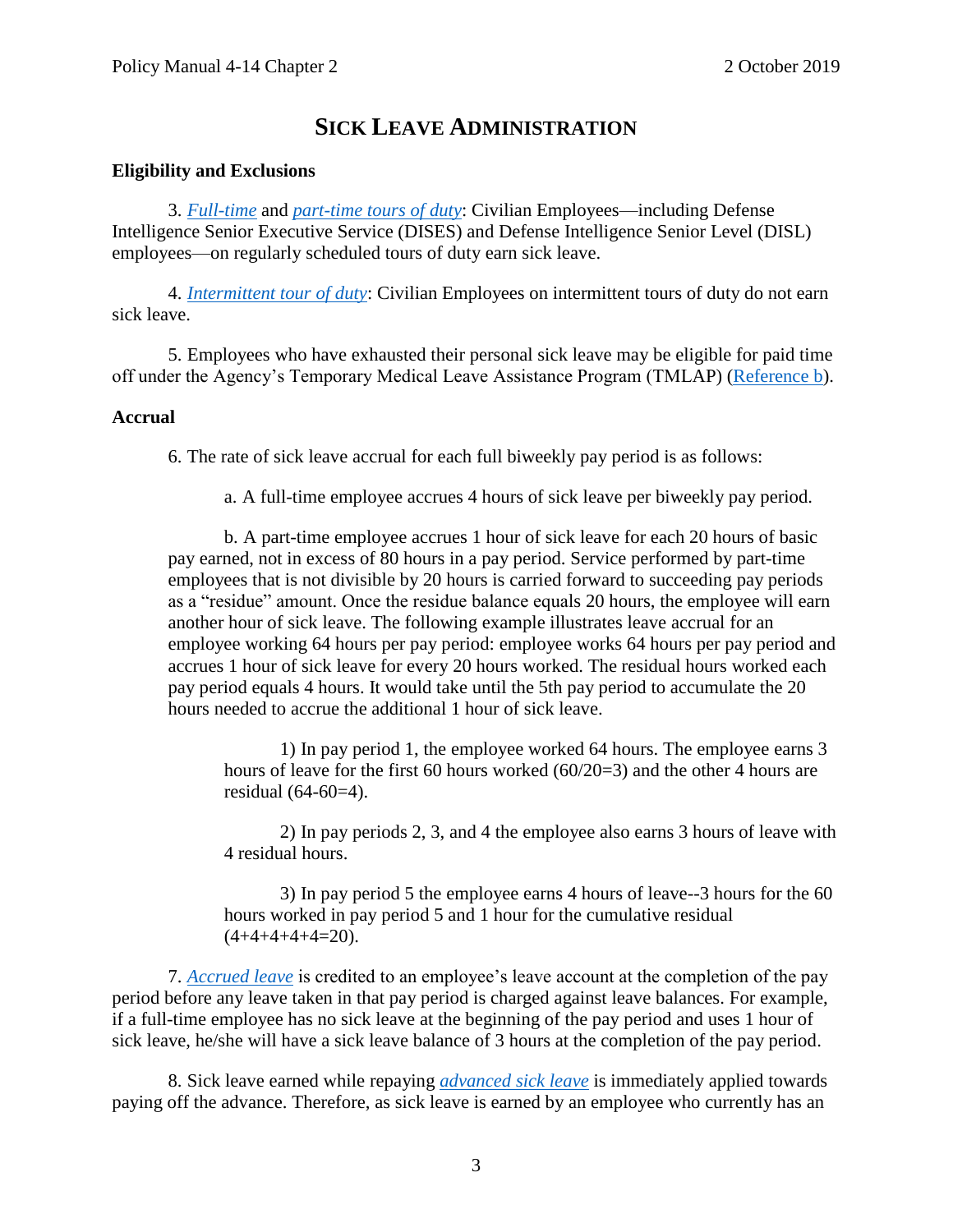advanced sick leave debt (i.e., a negative sick leave balance), the earned leave will be used to pay off that debt, thereby reducing the negative balance. The employee will not have sick leave available for use until the debt has been repaid.

9. There is no limit to the amount of *[accumulated](#page-14-8)* sick leave an employee may accrue.

10. No leave accrual credit will be allowed for:

a. Any fractional pay period at the beginning or end of the employee's period of Federal service;

b. Any period of Leave Without Pay (LWOP) when the employee is receiving disability compensation from the Office of Workers' Compensation Programs, Department of Labor; or

c. Any period of LWOP, Absence Without Leave (AWOL), and disciplinary suspensions in accordance with the following parameters [\(Reference c\)](#page-14-9):

1) Full-time employees—No sick leave is accrued for the pay period in which the cumulative number of hours in a non-pay status equals 80 hours. Accruals will resume the following pay period until the employee reaches another cumulative 80 hours in a non-pay status (cycle of accrual/non-accrual will repeat).

2) Part-time employees—Sick leave accruals and/or residual amounts will decrease according to the number of hours in a non-pay status. For example, an employee working 64 hours/pay period normally accrues 3 hours of sick leave (60/20=3) plus 4 residual hours each pay period. However, if this same employee uses 8 hours of LWOP in the pay period, he/she will only have 56 hours in a paid status so he/she will only accrue 2 hours of sick leave (40/20=2) plus 16 residual hours (56-40=16) for that pay period.

11. When crediting sick leave accruals, an employee will be given prorated accrual credit for the following:

a. Any fractional part of a pay period immediately preceding and/or immediately following a pay period in which the employee did not receive compensation (i.e., LWOP) when the employee is receiving disability compensation from the Office of Workers' Compensation Programs, Department of Labor;

b. Any fractional part of a pay period immediately preceding and/or immediately following a period of unwarranted suspension or removal for which retroactive compensation is paid;

c. When an employee is transferred without a break in service to another Federal agency and the pay periods of the releasing and gaining offices do not coincide. When the pay periods coincide, the releasing office will credit leave only through the last full pay period; or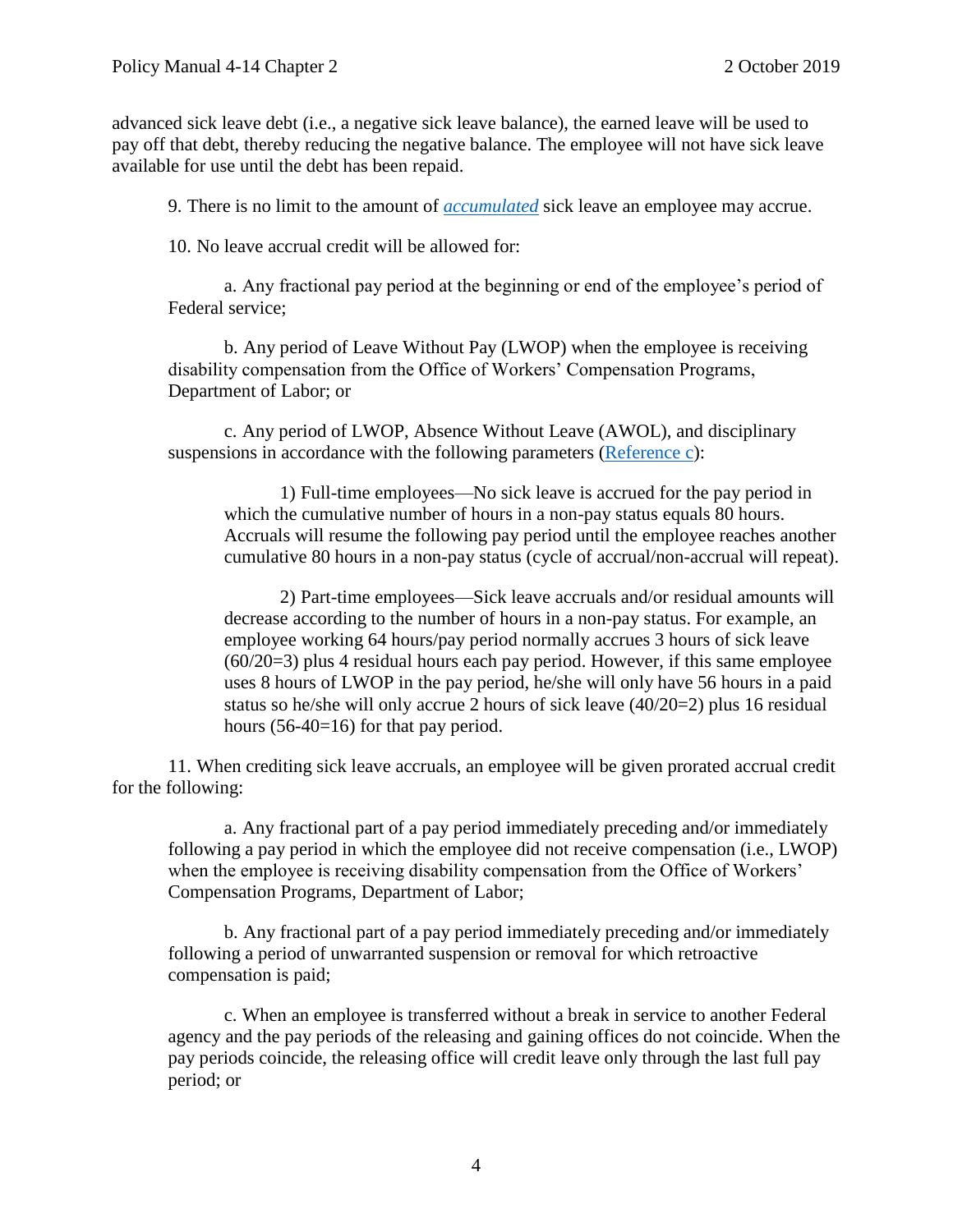d. When calculating the set-aside accruals for employees using leave for leave bank or leave transfer cases through the TMLAP. (Note: The DCPS Payroll System calculates these set-aside leave accruals to the hundredth of a day/hour.)

12. If an employee is returned to a duty status after a suspension or removal and is granted compensation for that period of suspension or removal, the employee is considered to have been in a duty status and will be credited with the sick leave the employee would have earned during that restored period.

#### <span id="page-4-0"></span>**Entitlement**

13. Use of sick leave is an entitlement that may not be denied when an employee has followed Agency procedures for requesting its use and has provided *[administratively acceptable](#page-14-10)  [evidence](#page-14-10)* supporting the absence.

14. Sick leave is a paid absence from duty that may be used for absences related to:

a. Personal medical needs;

b. Family care or bereavement;

c. Care of a family member with a serious health condition; or

d. Adoption-related purposes.

#### <span id="page-4-1"></span>**Circumstances Warranting Use of Sick Leave**

15. Personal Medical Needs

a. An employee may use sick leave for personal medical needs when the employee:

1) Is incapacitated for the performance of duties by physical or mental illness, injury, pregnancy, or childbirth;

2) Receives medical, dental, or optical examination or treatment; or

3) Was exposed to a *[communicable disease](#page-15-2)* and the health authorities having jurisdiction or a *[health care provider](#page-16-2)* determines that the employee would jeopardize the health of others by being present on the job.

b. There is no limit on the amount of accrued and accumulated sick leave an employee may use for personal medical needs.

16. Family Care, Bereavement, or Serious Health Condition

a. An employee may use sick leave to provide care for a family member as a result of: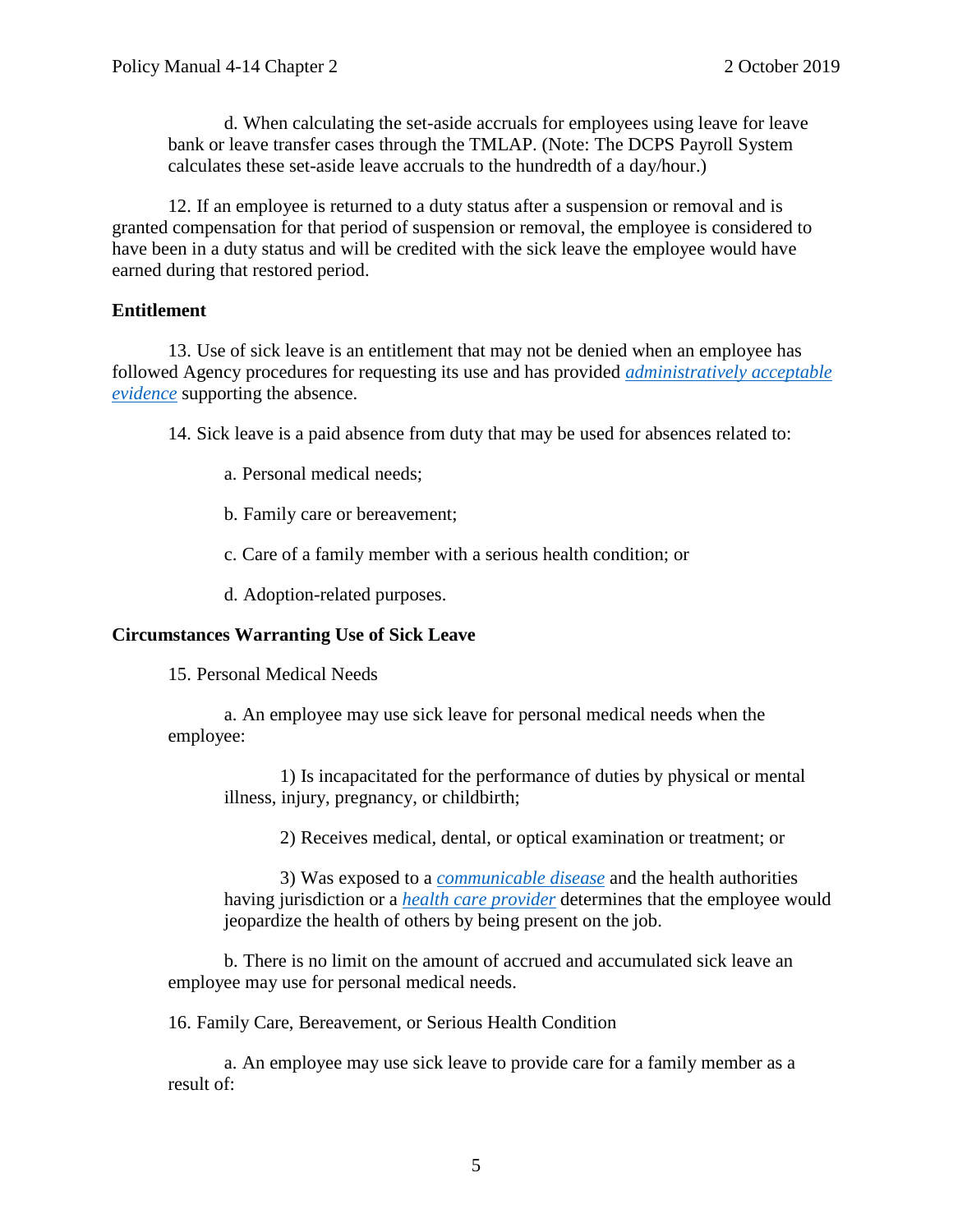1) Physical or mental illness;

2) Injury;

3) Pregnancy;

4) Recovery from childbirth;

5) Medical, dental, or optical examination/treatment; or

6) Exposure to a communicable disease that could jeopardize the health of others (in limited circumstances as determined by health officials (e.g., Centers for Disease Control, Office of Personnel Management)).

b. An employee may use sick leave to make arrangements necessitated by the death of a family member or to attend the funeral of a family member (bereavement).

c. An employee may use sick leave to provide care for a family member with a serious health condition including, but not limited to, such conditions as cancer, heart attack, stroke, severe injury, Alzheimer's disease, pregnancy, and childbirth.

d. The total number of sick leave hours an employee may use to provide care for a family member or for bereavement is limited to 104 hours (prorated for part-time employees) per leave year. The total number of sick leave hours an employee may use to care for a family member with a serious health condition is 480 hours per leave year, inclusive of any of the 104 hours used for family care or bereavement in that same leave year. This amount is prorated for part-time employees.

e. If an employee has already used the maximum 480 hours of sick leave to care for a family member with a serious health condition in a given leave year, the employee may not use any additional sick leave the same leave year for general family care and/or bereavement purposes.

f. If the number of hours in the employee's tour of duty is changed during the leave year, the employee's entitlement to use sick leave to care for a family member or for bereavement will be recalculated based on the employee's new tour of duty.

17. Adoption-Related Purposes

a. An employee may use sick leave to cover the following adoption-related absences:

1) Appointments with adoption agencies, social workers, and attorneys;

2) Court proceedings;

3) Required travel of a reasonable and appropriate length;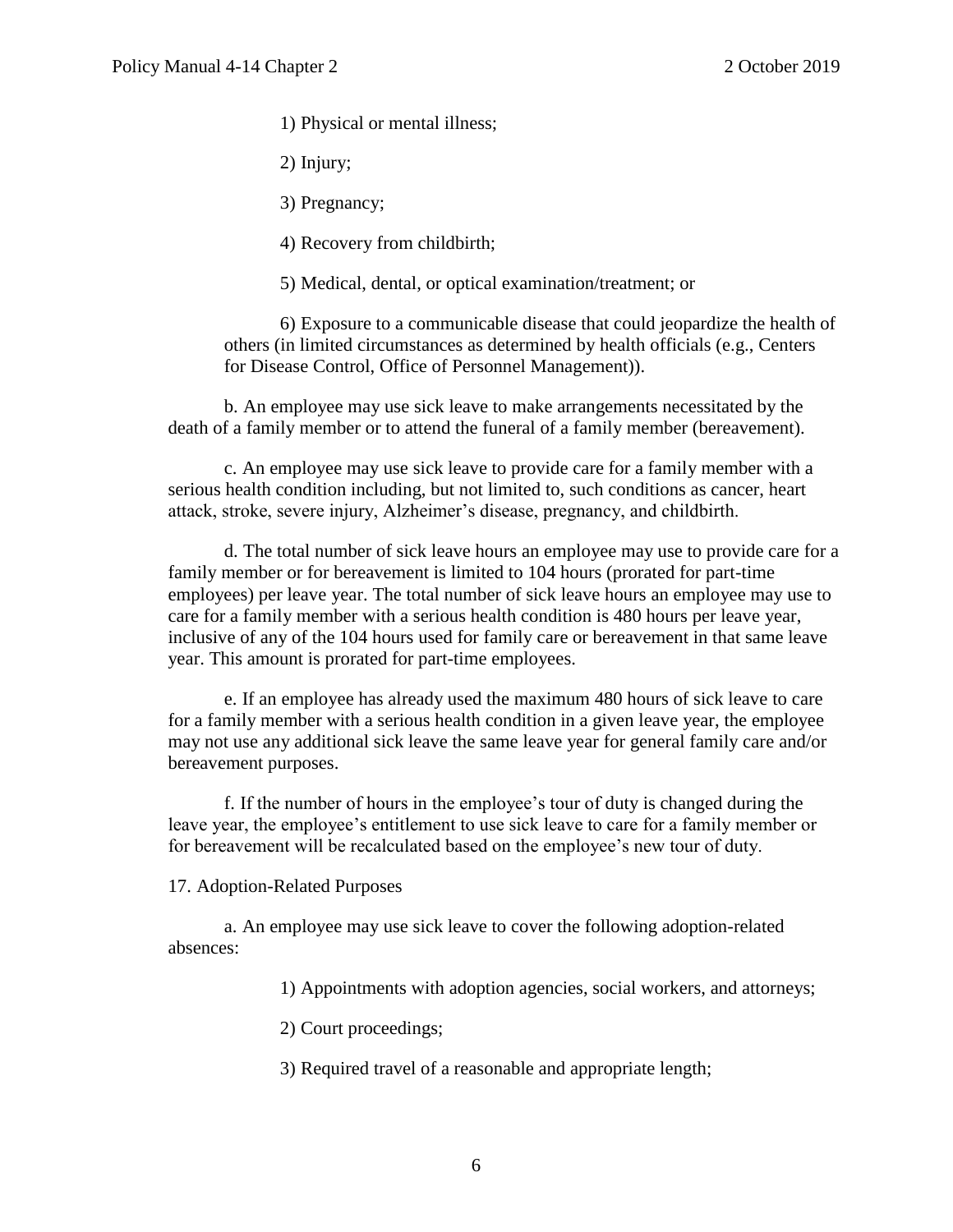4) Adoption agency or court requirements to take time off from work to care for the adopted child; and

5) Any other activities necessary to allow the adoption to proceed.

b. There is no limit on the amount of sick leave an employee may use for adoption-related purposes. The entitlement to use sick leave for purposes relating to the adoption of a child is in addition to the entitlement to use unpaid leave for adoption purposes under Family Medical Leave (FML) [\(Reference d\)](#page-14-11).

#### <span id="page-6-0"></span>**Requesting Sick Leave**

18. Requests for sick leave shall be made as far in advance of the absence as possible.

19. Sick leave may be requested verbally, electronically, or in writing unless directed otherwise by the employee's supervisor. Employees may use and organizations may require that employees submit requests using an OPM Form 71, "Request for Leave or Approved Absence."

20. In the event of a same-day request when the employee has not yet reported to work, the employee must phone their supervisor within the first hour of their regularly scheduled workday to request sick leave if the employee is unable to report for work because of a valid sick leave reason (e.g., the employee's incapacitation). (Exception: Uniformed Police are required to notify their supervisors at least 2 hours prior to the start of their shift.)

21. Offices may establish their own internal procedures for same-day requests to cover situations in which the supervisor is unavailable at the time the employee calls.

22. Only in exceptional situations (lack of telephone facilities, instances when the employee is too ill to make the call, or other extenuating circumstances) is it permissible for the employee to report absence through a third party. This type of notification does not relieve employees of the responsibility to secure approval of all sick leave requests once they are physically able to make that request.

23. Verbal notification will include the following information:

a. Expected time of return to duty; and

b. Address during period of illness and phone number, if available.

24. In the event of an unreported absence beyond the first hour of the individual's scheduled workday, the procedures for investigating AWOL will become operative [\(Reference](#page-14-9)  [c\)](#page-14-9).

25. A supervisor may notify an employee that approval of a sick leave request is contingent upon submission of a sufficient *[medical certificate](#page-16-3)*, as reviewed by Occupational, Health, Environmental, and Safety Services (OHESS). An employee may be carried in AWOL status until such documentation is furnished.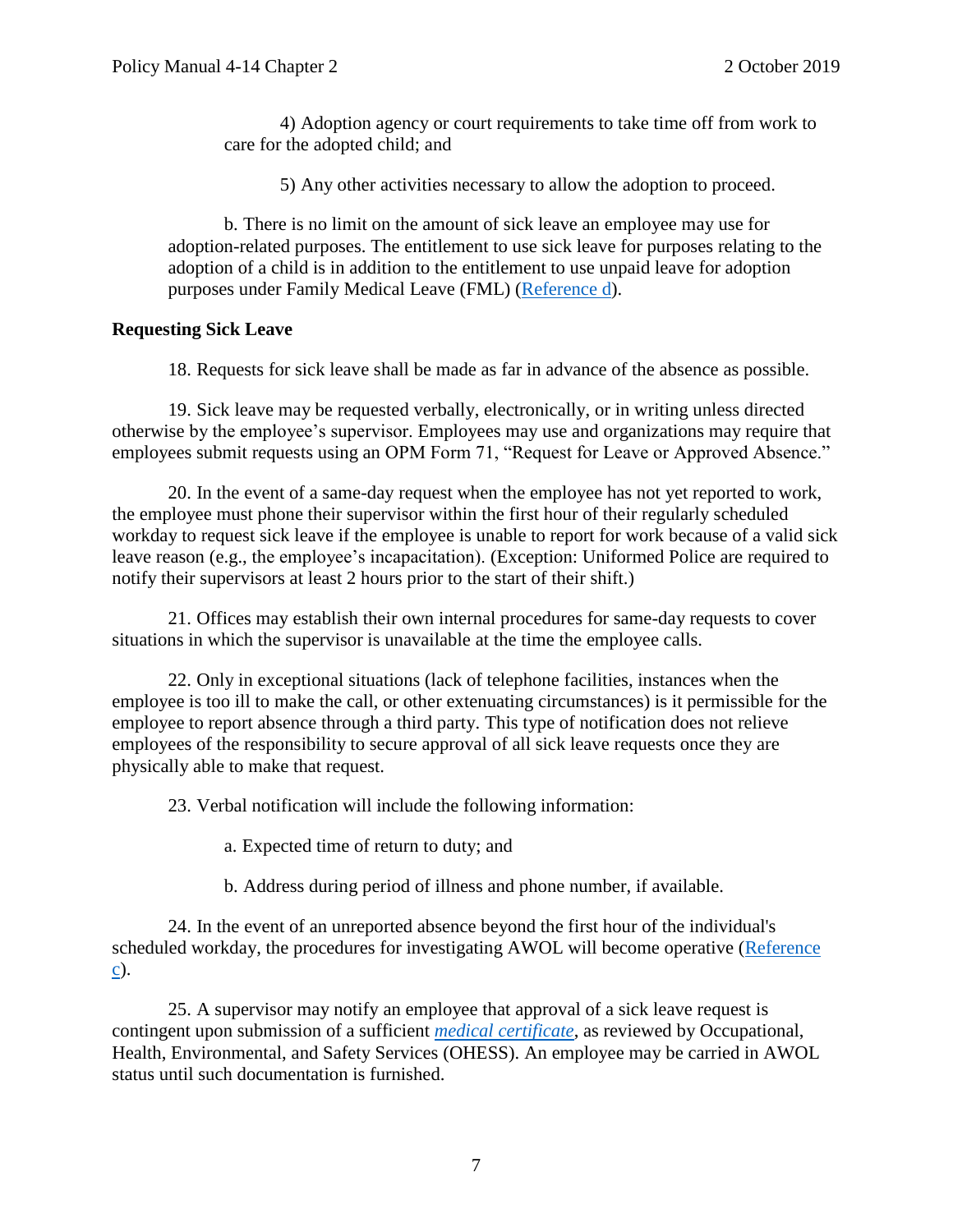#### <span id="page-7-0"></span>**Reviewing and Approving/Denying Requests**

26. The supervisor is the approving authority for all sick leave requests.

27. If the sick leave request is for a non-emergency medical, dental, or optical examination, a supervisor may ask the employee to reschedule the absence due to mission need, but may not require rescheduling or deny the request.

28. A sick leave request may be denied if the reason for the request does not qualify for sick leave or the employee fails to furnish requested administratively acceptable evidence within the required timeframe.

Note: If an employee's request for sick leave is denied and the employee does not report for duty, the supervisor may carry the employee in an AWOL status until such time that the employee reports for duty and/or provides administratively acceptable evidence.

29. A supervisor may hold approval in abeyance until administratively acceptable evidence is received.

30. If the employee complies with notification requirements and furnishes administratively acceptable evidence, requests for sick leave must be approved.

31. Unless specified otherwise in this policy, the supervisor shall act promptly on employee requests for sick leave and respond with a decision no later than 10 calendar days after receipt of the request or before commencement of the requested period of absence, whichever occurs first.

#### <span id="page-7-1"></span>**Administratively Acceptable Evidence**

32. All absences charged to sick leave must be supported by administratively acceptable evidence within 15 days of the supervisor's request. Falsification of information may be grounds for disciplinary action.

33. A supervisor may choose to accept either an employee's self-certification or a medical certificate as administratively acceptable evidence, regardless of the duration of the absence. Supervisors are not required to accept an employee's self-certification and may require that an employee furnish a medical certificate to OHESS before approving a request for sick leave.

34. When a medical certificate is required as administratively acceptable evidence it must be submitted on the health care provider's letterhead and contain the following information:

a. For personal medical needs and family care:

1) Date of visit;

2) Diagnosis;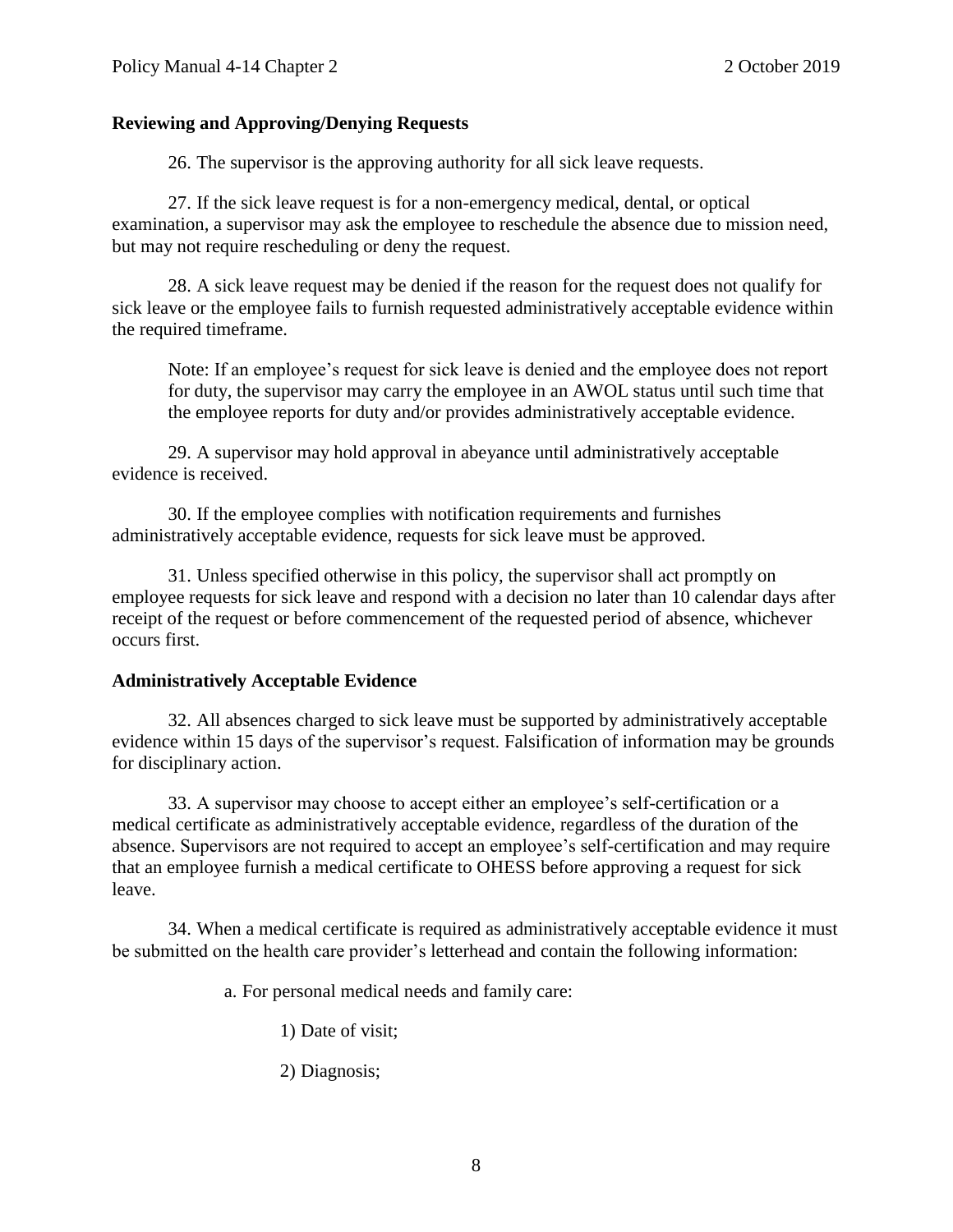3) Prognosis;

4) Symptoms;

5) Treatment;

6) Date cleared to return to duty; and

7) Signature of the medical provider.

b. For care of a family member with a serious health condition, the medical certificate must include a statement that:

1) The family member requires psychological comfort and/or physical care;

2) The family member would benefit from the employee's care or presence; and

3) The employee is needed to care for the family member for a specified period of time.

35. An employee may choose to provide the medical certificate to OHESS through the supervisor, through the appropriate Human Resources Advisor, or directly to OHESS.

36. If the employee is unable to provide evidence within 15 days of the supervisor's request for it, despite diligent, good faith efforts, the employee must provide it within a reasonable period of time, but no later than 30 calendar days after the Agency makes the request. For example, if an employee is out of the office unexpectedly and is unable to furnish the documentation while out of the office, the employee may furnish it upon return to duty as long as the documentation is received within 30 calendar days of the supervisor's request. If the employee fails to provide the required evidence within the specified timeframe, a supervisor may deny the employee's request for sick leave.

37. If there is evidence that the employee's absence was not covered, in whole or in part, by the administratively acceptable evidence or that the employee was not undergoing treatment or was not incapacitated during part or all of the time covered by the certificate, such absence may be charged to another form of *[personal leave](#page-17-2)* or LWOP, with the supervisor's permission. Unapproved absences will be charged to AWOL unless the employee can justify the absence to the satisfaction of the supervisor.

38. When there is reason to believe that an individual has abused sick leave, a supervisor may choose to only accept a medical certificate to justify the use of sick leave thereafter. In such cases, the employee will be advised in advance that a medical certificate will be required to support any further use of sick leave, regardless of duration. Supervisors should contact Employee Relations for information on corrective actions.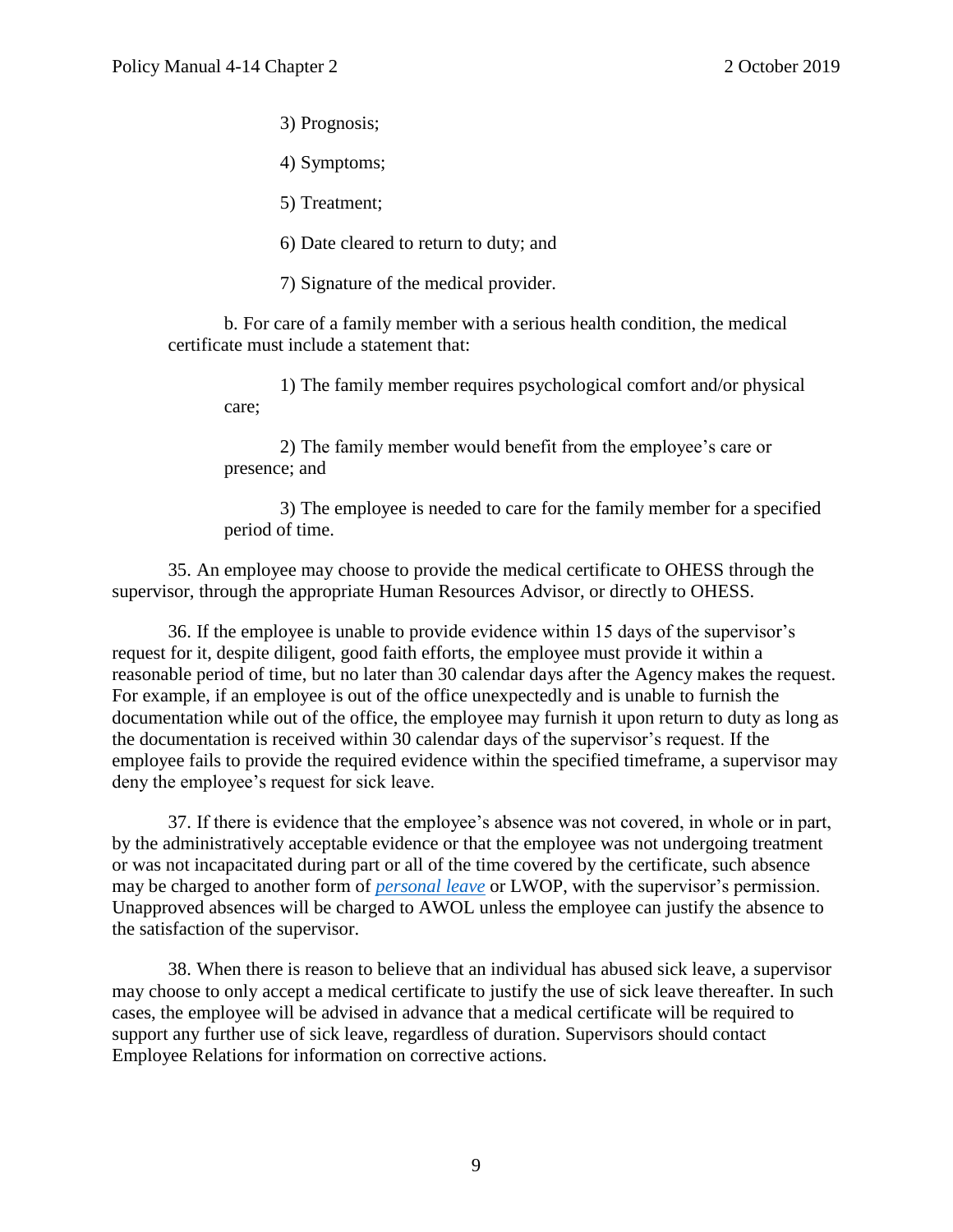39. In cases of prolonged absence because of illness, the employee may be required to furnish supporting medical evidence periodically.

40. OHESS may ask the employee to sign an authorization for release of medical information so that OHESS can communicate with the health care provider directly.

41. Employees who meet any of the following criteria must report to the OHESS Medical Center, or the site medical facility in the Extended Enterprise, prior to reporting to their work site:

a. The employee or supervisor has concerns about the employee's ability to perform the essential job functions;

b. The employee's qualified health professional has placed limitations and/or restrictions on the employee's ability to perform the essential functions of their job;

c. The employee was transported from Agency property via ambulance or instructed by OHESS to seek immediate medical assistance from a physician or a medical facility; or

d. The employee has been out of the office under the Department of Labor's Office of Workers' Compensation Program.

42. Employees should present Form P6180, Attending Physician's Return to Work Recommendation Record, when reporting to the Medical Center. Generally, only the first page of the form is necessary. Alternatively, employees may present a medical certificate stating that they may return to work and enumerating any restrictions.

43. In all cases, medical certificates/documentation must be sent to the OHESS Medical Center, A352, OPS 1, Room 1S101, for retention in the employee's medical file.

#### <span id="page-9-0"></span>**Advanced Sick Leave**

44. An employee who is otherwise eligible to earn sick leave may request advanced sick leave to cover an absence due to a circumstance warranting the use of sick leave via the automated tool "go advanced sick leave."

45. Advanced sick leave is not an entitlement and is granted at the supervisor's discretion. When reviewing a request for advanced sick leave, a supervisor should consider factors such as mission need, whether the request would normally be supported by regular sick leave, and whether the employee is pending separation.

46. If it is known that the employee will retire, or if it is anticipated that the employee will be separated, the total advance may not exceed an amount that can be liquidated by subsequent accrual prior to the separation.

47. A full-time employee may be advanced up to 104 hours of sick leave (prorated for part-time employees) for the following reasons: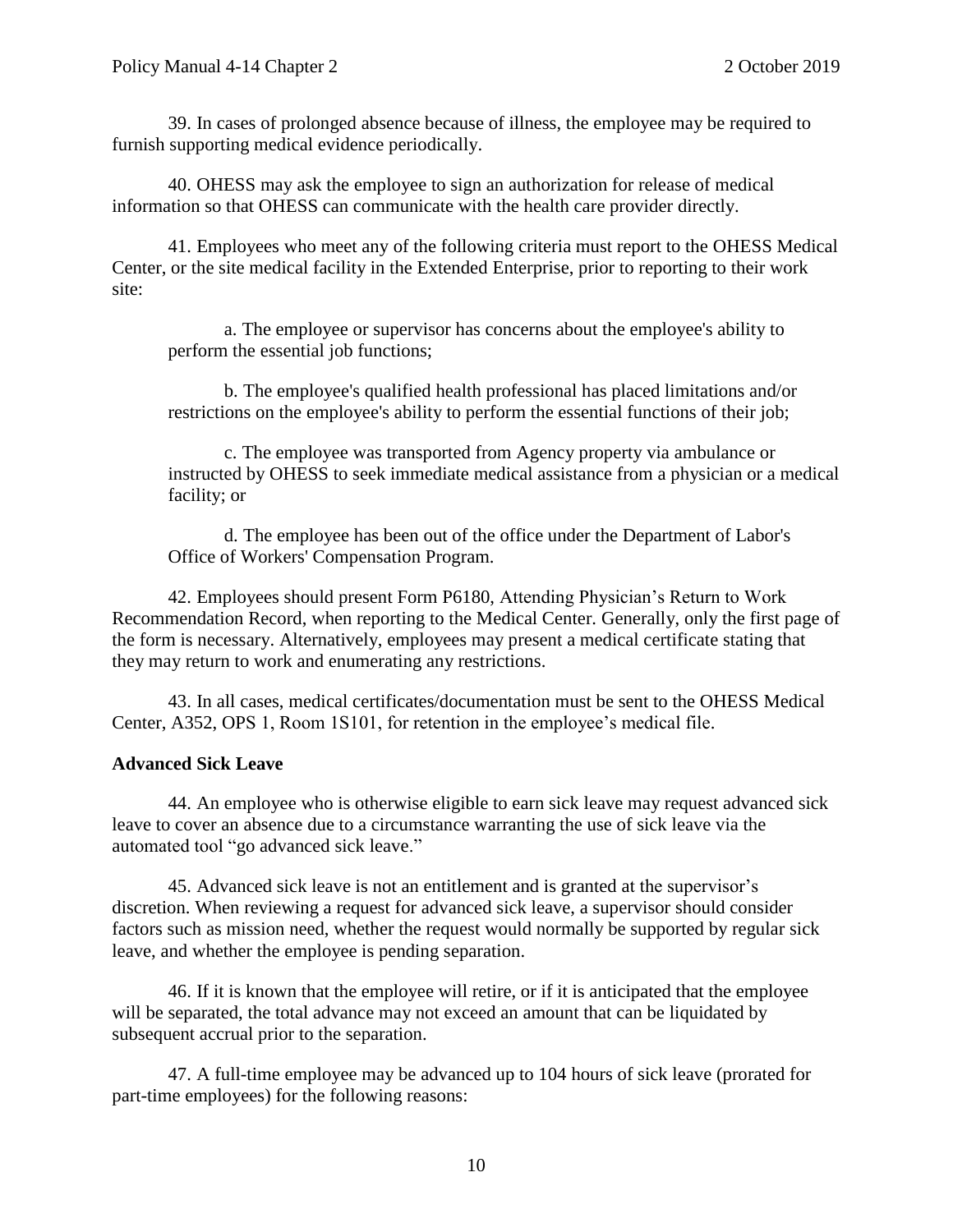a. Medical, dental, or optical examination or treatment; or

b. Family care or bereavement.

48. A full-time employee may be advanced up to 240 hours of sick leave, inclusive of any portion of the 104 hours that has been used for the reasons listed above (prorated for parttime employees), for the following reasons:

a. Incapacitation for the performance of duties because of physical or mental illness, injury, pregnancy, or childbirth;

b. Exposure to a communicable disease when the health authorities having jurisdiction or a health care provider determines that the employee would jeopardize the health of others by being present on the job;

c. When the employee or a family member has a serious health condition;

d. Purposes relating to the adoption of a child; or

e. Employee is providing care for a *[covered service member](#page-15-3)* with a *[serious injury](#page-17-3)  [or illness](#page-17-3)*, provided the employee is exercising an entitlement to FML to care for a covered service member.

49. Advanced sick leave may be granted when all accumulated and accrued sick leave has been exhausted and the employee wants to retain accumulated and accrued annual leave, or when all accumulated and accrued sick and annual leave has been exhausted.

50. In the case of an employee serving under a temporary appointment, advanced sick leave must not exceed the amount that the employee reasonably expects to earn before the end of the appointment.

51. Outstanding Advanced Sick Leave

a. Except as provided below, outstanding advanced sick leave is carried forward each pay period and from one leave year to another until paid back with accrued sick leave.

b. If the employee so requests, advanced sick leave may be paid back with an equivalent amount of annual leave, provided the annual leave is not substituted at the end of the leave year just to avoid forfeiture of annual leave, and the approving official would have granted the annual leave upon the employee's request.

c. When an employee separates from Federal service (not including an employee who enters active military duty with restoration rights) before paying back advanced sick leave, the remaining balance is automatically paid back in the following manner:

1) Deducted from available annual leave; or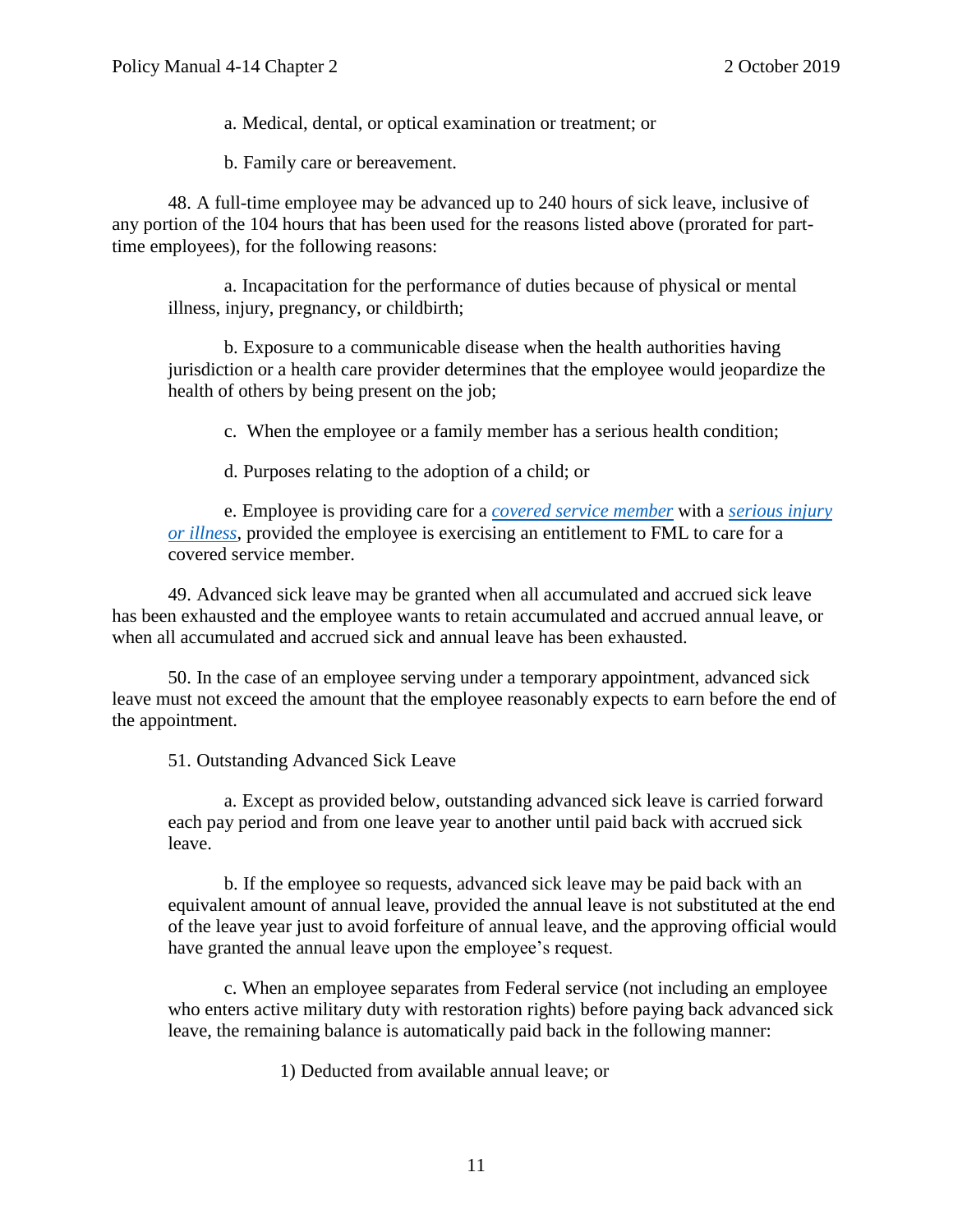2) Deducted from any pay due to the employee upon separation.

52. When separation is because of death, disability for which an acceptable medical certificate is received (resignation and optional or discontinued service retirement in lieu of disability retirement), or disability retirement, repayment is not required. In any case where the advance is "forgiven," the forgiven sick leave never has to be repaid, even if the employee subsequently earns sick leave in a Federal position.

#### <span id="page-11-0"></span>**Documenting the Timesheet**

53. Sick leave may be used in 15-minute increments and is coded on the timesheet as follows:

a. Personal medical needs: "LS"

b. Family care and bereavement: "LS" with the code for family care/bereavement, "DE," annotated in the E/H Other column. Timesheet Format 1 must be used.

c. Sick leave for care of a family member with a serious health condition: "LS" with the note "Family Care" in the remarks section. Supervisors and employees should track these hours manually to ensure the employee does not exceed the 480 hours per leave year permitted for this purpose (inclusive of any time used for regular family care and bereavement).

d. Sick leave taken for adoption-related purposes: "LS" with the code for adoption-related purposes, "DF," annotated in the E/H Other column. Timesheet Format 1 must be used.

e. Advanced sick leave: "LG" along with any corresponding information depending on the associated reason for using it. Timesheet Format 1 must be used if a code must be entered in the E/H Other column.

54. Full-time employees assigned to fixed (AWS 0) and flexible (AWS 1 and 2) work schedules have a *[basic work requirement](#page-14-12)* of 8 hours per day. Therefore, employees on these schedules who are absent for a whole workday for a valid sick leave reason are charged 8 hours of sick leave for the day. Part-time employees must use the number of hours in their regularly scheduled workday and documented tour of duty. With supervisory permission, they may charge their absence to another type of personal leave.

55. Full-time and part-time employees assigned to flexible (AWS 3 5) work schedules who are absent for a whole workday for a valid sick leave reason must account for their absence by either flexing their schedule, with supervisory permission, or charging sick leave. With supervisory permission they may charge their absence to another type of personal leave.

56. Full-time and part-time employees assigned to compressed (AWS 6 and 8) work schedules who are absent for a whole workday for a valid sick leave reason are charged sick leave for the number of hours in their regularly scheduled workday. With supervisory permission they may charge their absence to another type of personal leave.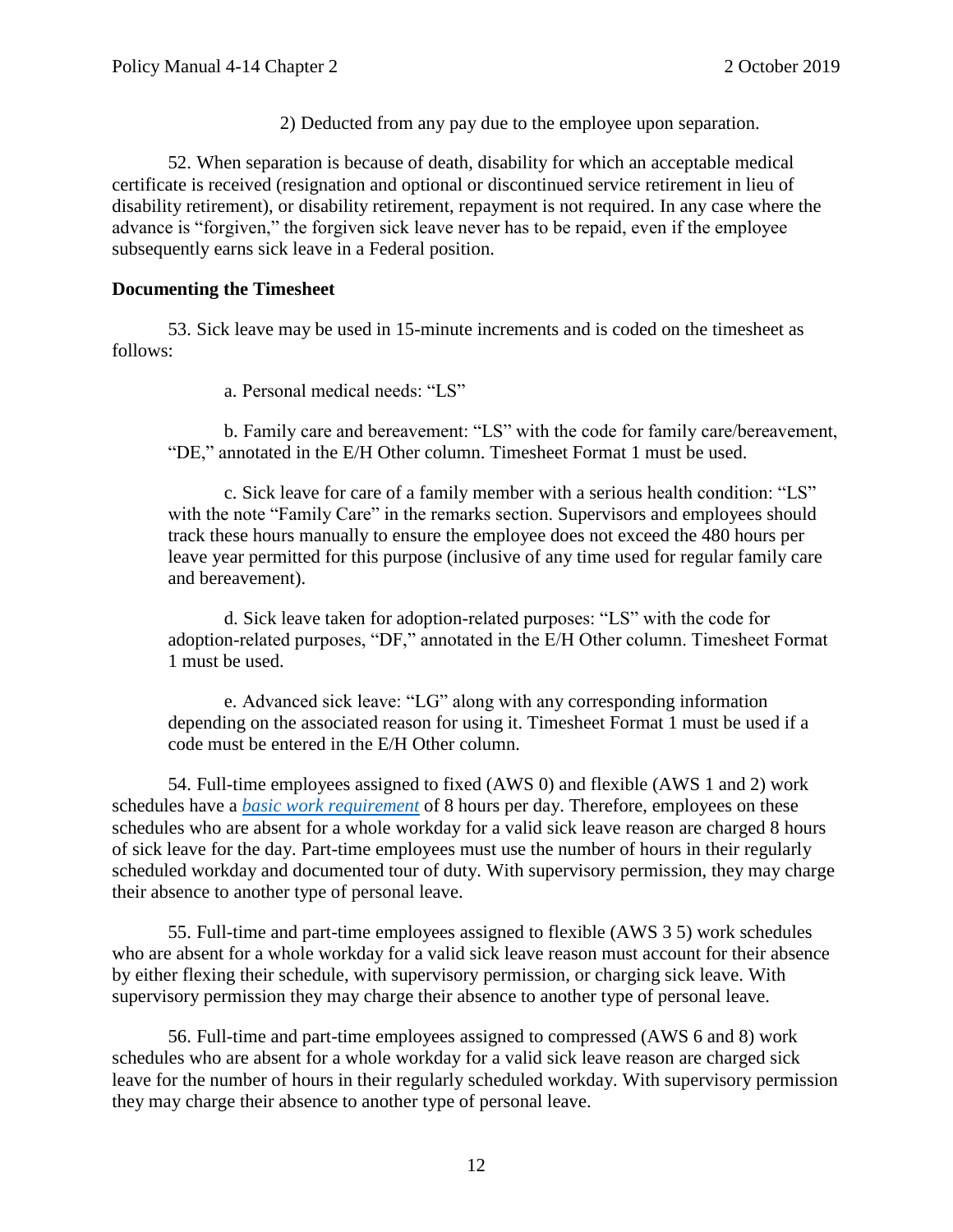57. Certification of the timesheet indicates that the absence was properly charged and approved.

58. If the employee is not available to sign the timesheet before it is certified, a follow-up request should be submitted in writing upon the employee's return to duty.

#### <span id="page-12-0"></span>**Recredit of Sick Leave**

59. When an employee separates from Federal service, including a break in service for military service, the Payroll office maintains the employee's sick leave account balance indefinitely. If the employee returns to Federal employment, Payroll will reestablish the sick leave. \*Note: If the employee was reemployed by the Federal Government before December 2, 1994, after a break in service of more than 3 years, sick leave will not be recredited as it was forfeited under the regulation that was in effect at the time.

60. Sick leave that was used in the computation of an annuity for an employee may not be used, transferred, or recredited (including the fractional part of a month that is eliminated during the computation).

#### <span id="page-12-1"></span>**Substitution of Sick Leave During a Period of Annual Leave**

61. When an event which qualifies for the use of sick leave occurs during a period of annual leave, the period which qualifies for sick leave may be charged to sick leave, provided the employee requests the substitution within 2 work days after return to duty. However, this is not an entitlement and approval is granted at the supervisor's discretion.

62. If a medical certificate is requested by the supervisor, it must be provided within 15 days of the employee's return to duty.

### <span id="page-12-2"></span>**Substitution of Other Personal Leave or LWOP for Sick Leave**

63. With supervisory approval, an employee may substitute other forms of personal leave or LWOP for sick leave when a valid medical reason exists.

64. Substitution of other forms of personal leave or LWOP for sick leave is not an entitlement and may be denied, except in the case of a disabled *[veteran](#page-18-1)* who is receiving treatment for a service-connected disability, in which case substitution of other forms of personal leave is an entitlement.

#### <span id="page-12-3"></span>**Substitution of Sick Leave for LWOP Under FML**

65. Employees may substitute Sick Leave for LWOP taken under FML, however, the use of sick leave must conform to sick leave policy requirements. For example, a birth mother who invokes FML at the time of her delivery may substitute sick leave for unpaid leave during her recovery period, but may not substitute sick leave for the remainder of her FML coverage period unless a valid medical reason exists. See NSA/CSS Policy 4-14, Chapter 5, "Family and Medical Leave" [\(Reference d\)](#page-14-11), for additional information on FML.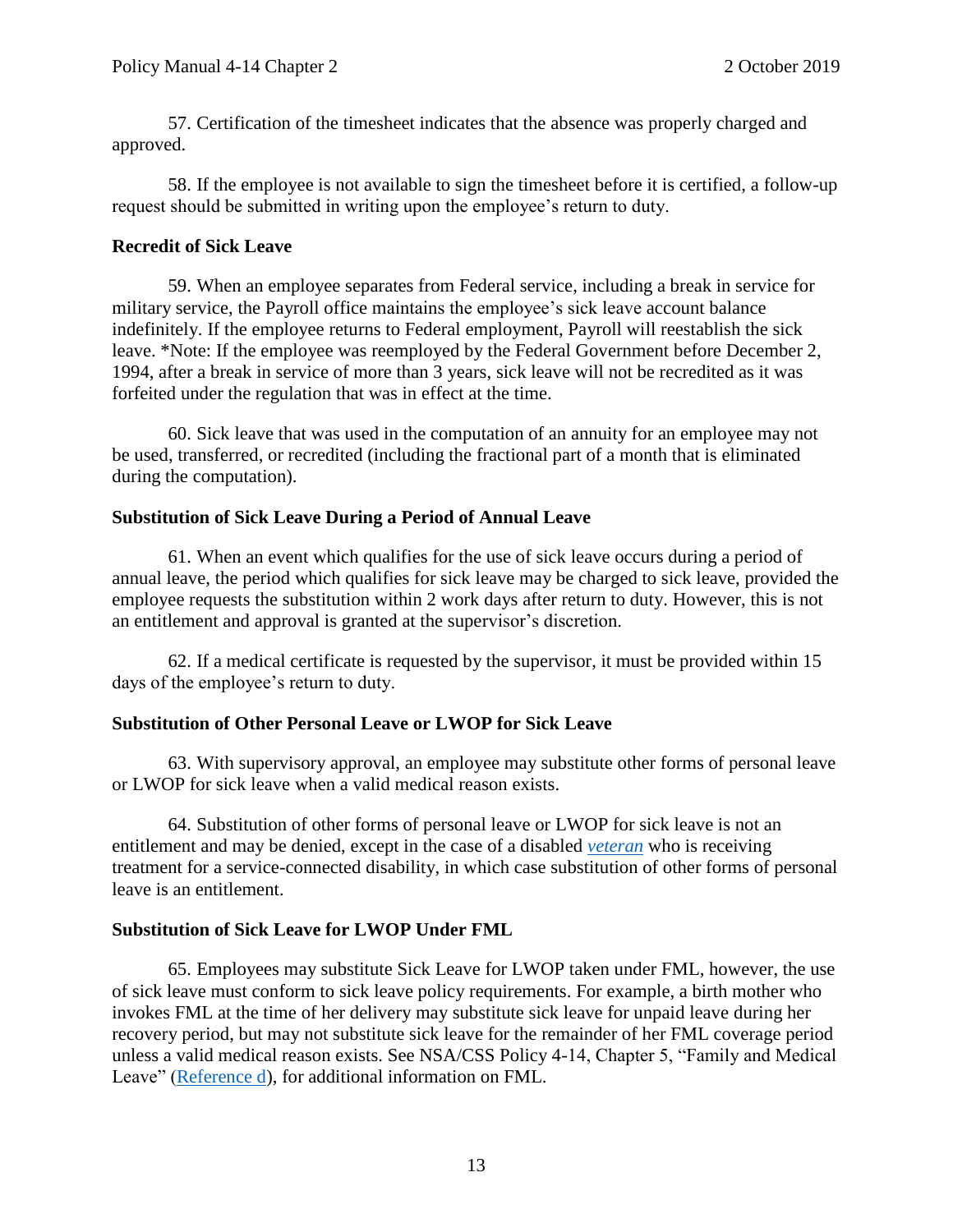### **RESPONSIBILITIES**

#### <span id="page-13-1"></span><span id="page-13-0"></span>**Employees**

66. Employees shall:

a. Use sick leave in accordance with regulatory requirements;

b. Request leave in a timely manner, and receive approval from the immediate supervisor prior to using it, to the maximum extent possible; and

c. Notify their supervisors within the first hour of their normal workday when unable to report for work because of an incapacitating illness. (Exception: Uniformed Police must notify their supervisors at least 2 hours prior to the start of their shift.)

#### <span id="page-13-2"></span>**Supervisors**

67. Supervisors shall:

a. Ensure proper use and documentation of sick leave;

b. Exercise sound judgment in dealing with problems relating to sick leave;

c. Respond promptly to employee requests for sick leave before commencement of the requested period of absence and within 10 calendar days of receipt of the request;

d. Evaluate mission needs and, if needed, request, in writing and with an explanation, that an employee reschedule sick leave for non-emergency personal medical, dental, or optical examination or treatment;

e. Advise an employee at the time of the request what will be accepted as administratively acceptable evidence; and

f. Forward medical certificates/documentation to the OHESS Medical Center, A352, OPS 1, Room 1S101, for retention in the employee's medical file.

#### <span id="page-13-3"></span>**Occupational, Health, Environmental, and Safety Services (OHESS)**

68. OHESS shall:

a. Upon request, review a medical certificate for validity and sufficiency to ensure it supports the employee's leave request;

b. Provide a recommendation to supervisors regarding the sufficiency of the medical certificate;

c. Coordinate with the employee's medical provider, when necessary, to gather information needed to adequately evaluate the medical certificate(s); and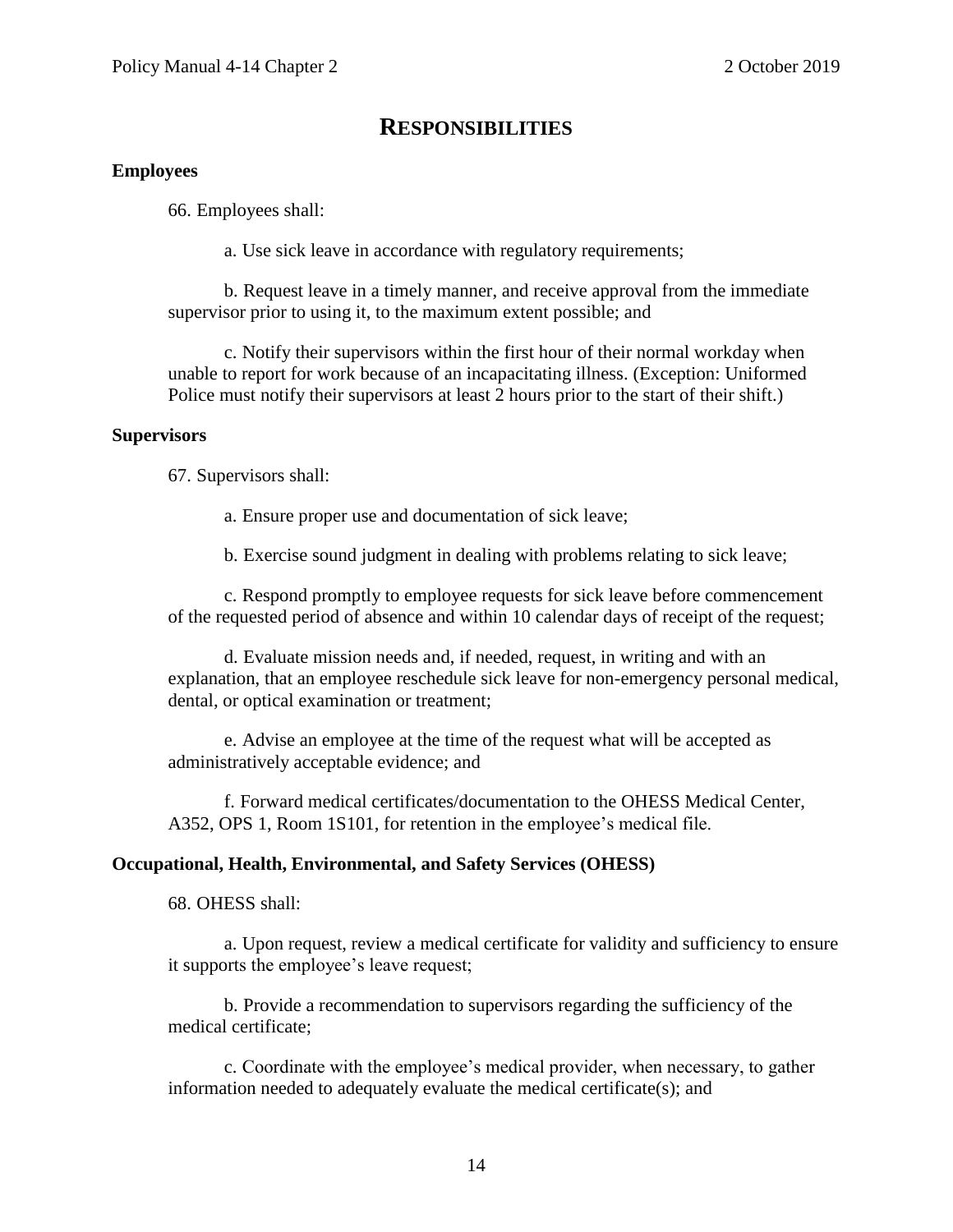d. Adhere to records management requirements for the handling of employee medical documentation.

#### <span id="page-14-1"></span>**Employee Relations**

69. Employee Relations shall counsel supervisors and provide guidance necessary to address cases in which employees are suspected of improperly using leave.

### **REFERENCES**

<span id="page-14-2"></span><span id="page-14-0"></span>a. Department of Defense Instruction 1400.25, Volume 630, "DoD Civilian Personnel Management System: Leave," dated 8 May 2015

<span id="page-14-5"></span>b. NSA/CSS Policy Manual 4-14, Chapter 3, "Temporary Medical Leave Assistance Program," dated 20 April 2018

<span id="page-14-9"></span>c. Personnel Management Manual 363, "Leave," Section 7, "Absence Without Pay"

<span id="page-14-11"></span><span id="page-14-3"></span>d. NSA/CSS Policy Manual 4-14, Chapter 5, "Family Medical Leave," dated 5 June 2015

## **GLOSSARY**

<span id="page-14-6"></span>**accrued leave**—Leave earned by an employee during the current leave year that is unused at any given time in that leave year.

<span id="page-14-8"></span>**accumulated leave**—Unused leave remaining to the credit of an employee at the beginning of a leave year.

<span id="page-14-10"></span>**administratively acceptable evidence—**Evidence that the supervisor or OHESS deems as sufficient to support the absence. A supervisor may accept either an employee's self-certification as administratively acceptable evidence, or may require an employee to submit a medical certificate that OHESS will review for sufficiency.

<span id="page-14-7"></span>**advanced sick leave**—Sick leave that is "loaned" to an employee before it has been earned. It is paid back as sick leave is earned.

<span id="page-14-12"></span>**basic work requirement**—The number of non-overtime hours an employee is required to work or otherwise account for by charging leave or other earned time-off (e.g., credit hours, compensatory time off (comp time), Travel Comp, Time-Off award hours, etc.). Depending upon the AWS code of the assigned work schedule, there is a daily, a 40-hour, and/or a biweekly basic work requirement.

<span id="page-14-4"></span>

| <b>AWS</b> | <b>RWR</b>                                    |
|------------|-----------------------------------------------|
| 0, 1, 2    | 8 hours per day over 10 days in a pay period  |
|            | 40 hours per week over 5 days in a week       |
|            | 80 hours per pay over 10 days in a pay period |

**Table 1: Basic Work Requirements for Full-Time Employees**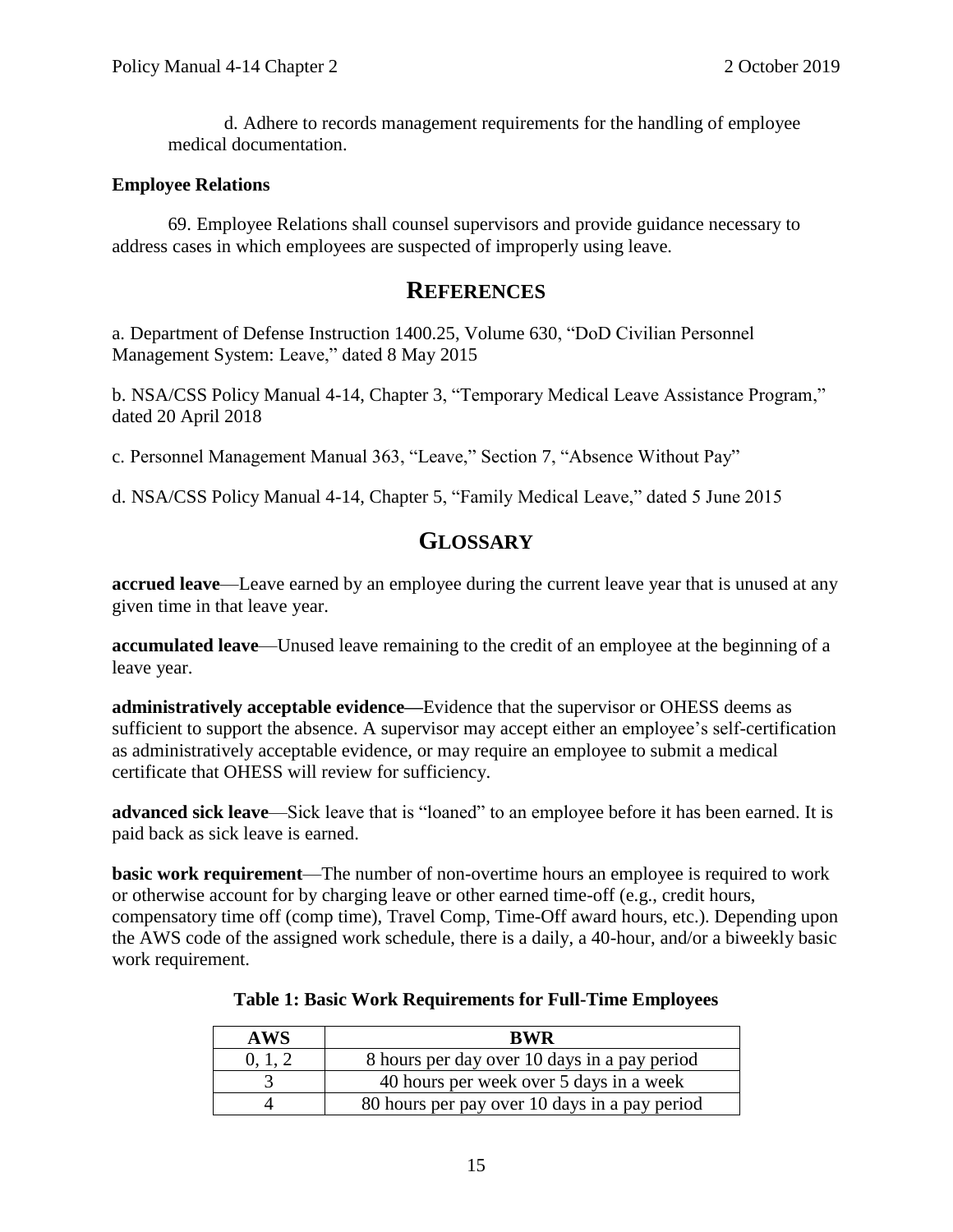| <b>AWS</b> | <b>BWR</b>                                         |
|------------|----------------------------------------------------|
|            | 80 hours/pay over 8, 9, or 10 days in a pay period |
| 6, 8       | 80 hours/pay period scheduled on less than 10 days |
|            | and the number of regular, non-overtime hours in a |
|            | regularly scheduled day                            |

|  | <b>Table 2: Basic Work Requirements for Part-Time Employees</b> |  |
|--|-----------------------------------------------------------------|--|
|  |                                                                 |  |

<span id="page-15-1"></span>

| <b>AWS</b> | <b>BWR</b>                                           |
|------------|------------------------------------------------------|
| AWS 0, 1,  | The number of regular, non-overtime hours in a       |
| 2, 6, 8, 8 | regularly scheduled day.                             |
| AWS 3, 4,  | The number of hours in the official tour of duty for |
| &5         | the pay period.                                      |

<span id="page-15-5"></span>**committed relationship**—A relationship in which the employee, and the *[domestic partner](#page-15-4)* of the employee, are each other's sole domestic partner (and are not married to or a domestic partner with anyone else); and share responsibility for a significant measure of each other's common welfare and financial obligations. This includes, but is not limited to, any relationship between two individuals of the same or opposite sex that is granted legal recognition by a State or by the District of Columbia as a marriage or analogous relation (including, but not limited to, a civil union). (Source: 5 CFR, Part 630, Subpart B – "Definitions")

<span id="page-15-2"></span>**communicable disease**—An infectious disease that is easily spread from person to person by contact with the infectious agent that causes the disease. The causative agent may be present in droplets of liquid created by coughing or sneezing. The droplets may contaminate food or water or they may dry on inanimate objects in the environment, where the causative agent may remain infectious for some period of time. Examples of communicable disease include cholera, diphtheria, infectious tuberculosis, plague, small pox, yellow fever, viral hemorrhagic fevers, severe acute respiratory syndrome (SARS), and influenza that cause or have the potential to cause a pandemic. This provides an illustrative, but not exhaustive list of the types of diseases that result in Federal quarantine and may be revised by the President as the need arises.

<span id="page-15-3"></span>**covered service member**—A member of the Armed Forces (including a member of the National Guard or Reserves) who is undergoing medical treatment, recuperation, or therapy, is otherwise in outpatient status, or is otherwise on the temporary disability retired list, for a serious injury or illness; or a veteran who is undergoing medical treatment, recuperation, or therapy, for a serious injury or illness and who was a member of the Armed Forces (including a member of the National Guard or Reserves) at any time during the period of 5 years preceding the date on which the veteran undergoes medical treatment, recuperation, or therapy.

<span id="page-15-4"></span>**domestic partner**—An adult in a *[committed relationship](#page-15-5)* with another adult, including both same-sex and opposite-sex relationships. (Source: 5 CFR, Part 630, Subpart B—"Definitions")

<span id="page-15-0"></span>**family members**—The following relatives of an employee are considered family members for purposes of using sick leave for family care or for bereavement.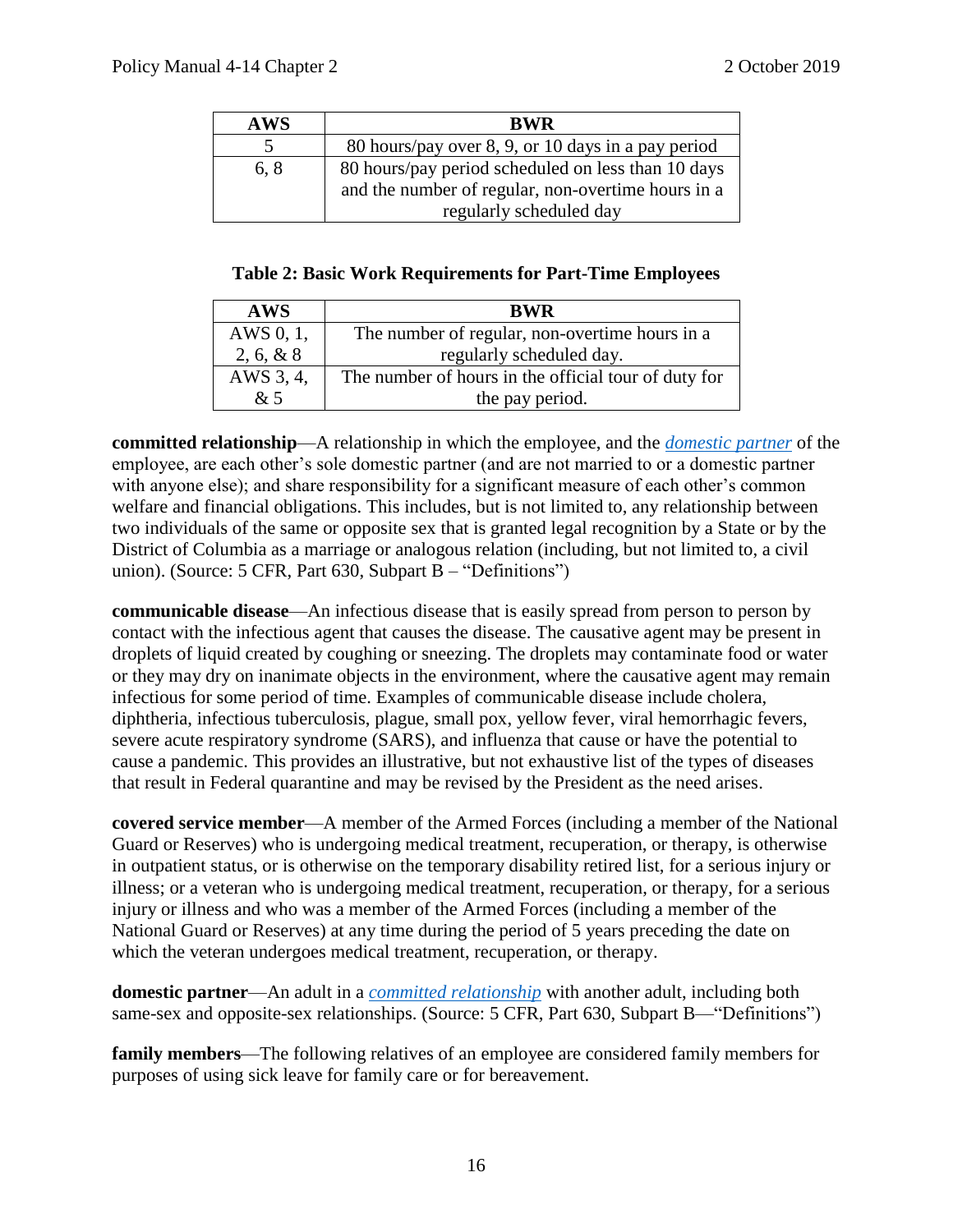a. Spouse, and **parents** thereof;

b. [Sons and daughters,](#page-18-2) and spouses thereof;

c. Parents, and spouses thereof;

d. Brothers and sisters, and spouses thereof;

e. Grandparents and grandchildren, and spouses thereof;

f. Domestic partner and parents thereof, including domestic partners of any individual in paragraphs b-e of this definition; or

g. Any individual related by blood or affinity whose close association with the employee is the equivalent of a family relationship.

<span id="page-16-0"></span>**full-time tour of duty**—A basic work week of 40 hours and/or biweekly pay period of 80 hours.

<span id="page-16-2"></span>**health care provider**—A health care provider may include, but is not limited to, the following:

a. A licensed Doctor of Medicine, a Doctor of Osteopathy, or a physician serving on active duty in the uniformed services;

b. A health care practitioner certified by a national organization and licensed by a state; or

c. A Christian Science practitioner listed with the First Church of Christ Science in Boston, Massachusetts.

<span id="page-16-1"></span>**intermittent <b>tour of duty—**A work schedule used for employees for whom no hours of duty can feasibly be established on a continuing basis. It applies to those individuals who are expected to respond to requests to report to duty in connection with an unscheduled activity (e.g., Standby Active Reserve (SAR) employees).

<span id="page-16-3"></span>**medical certificate**—A medical certificate is a written statement signed by a health care provider certifying to the incapacity, examination, or treatment, or to the period of disability while the patient was receiving professional treatment; or to the incapacity of an employee due to pregnancy or confinement.

<span id="page-16-4"></span>**parent**—This term means:

a. A biological, adoptive, step, or foster parent of the employee, or a person who was a foster parent of the employee when the employee was a minor;

b. A person who is the legal guardian of the employee or was the legal guardian of the employee when the employee was a minor or required a legal guardian; or

c. A person who stands in loco parentis to the employee or stood in loco parentis to the employee when the employee was a minor or required someone to stand in loco parentis.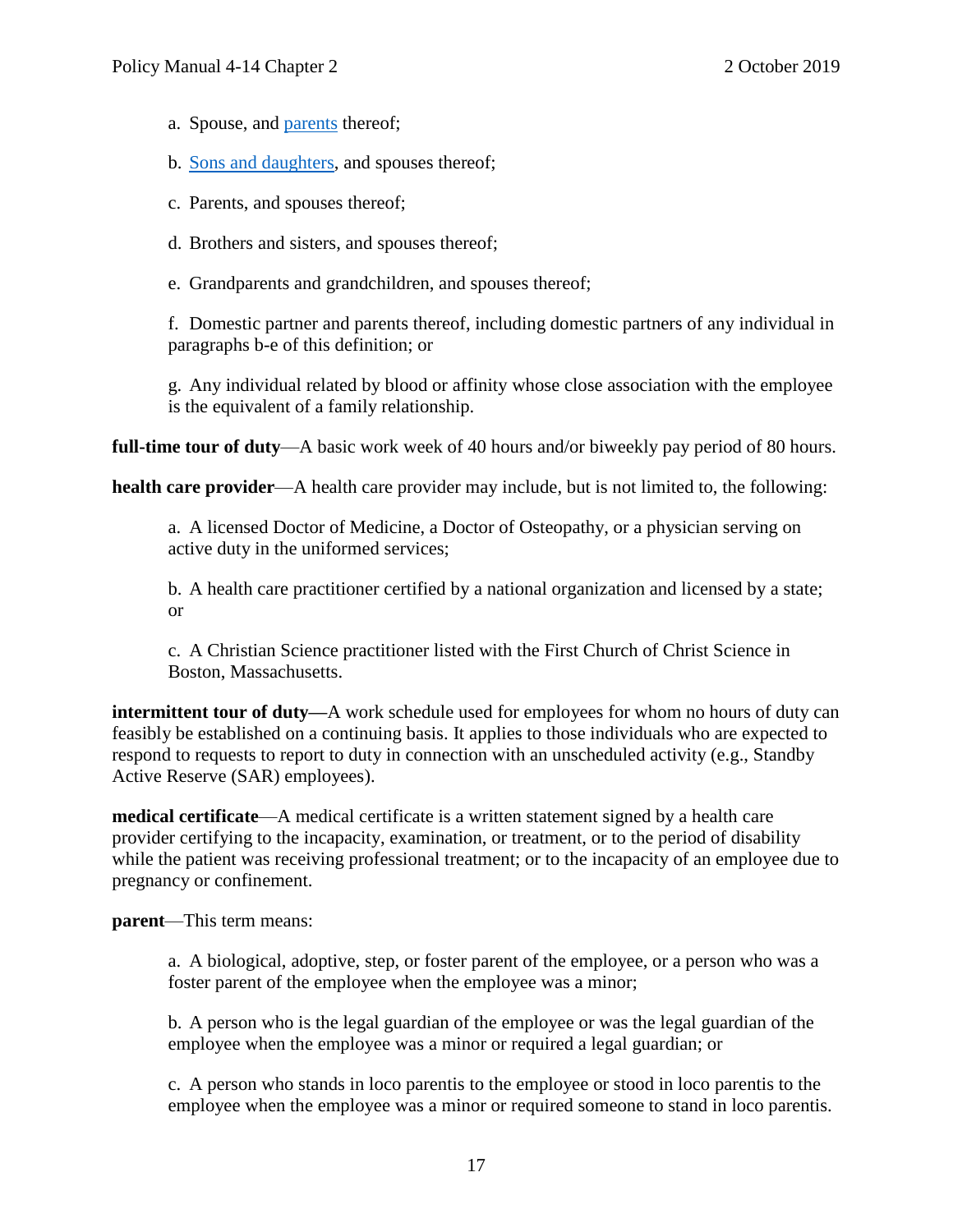d. A parent, as described in paragraphs a, b, c of this definition, of an employee's spouse or domestic partner. (Source: 5 CFR, Part 630, Subpart B—"Definitions")

<span id="page-17-1"></span>**part-time tour of duty**—A basic work week of 16-32 hours and/or biweekly pay period of 32- 64 hours. Exceptions to the minimum weekly or biweekly pay period hours may only be granted by Chief, Human Resources Group.

<span id="page-17-2"></span>**personal leave**—Sick leave, annual leave, credit hours, compensatory time, compensatory time for travel (i.e., travel comp), or time off granted under a Time-Off award.

<span id="page-17-0"></span>**serious health condition**—An illness, injury, impairment, or physical or mental condition (e.g., cancer, heart attack, stroke, severe injury, Alzheimer's disease, pregnancy, and childbirth) that involves:

- a. Inpatient care; or
- b. Continuing treatment by a health care provider that includes:

1) A period of incapacity of more than 3 consecutive calendar days that also involves treatment two or more times by a health care provider; or

2) Treatment that results in a regimen of continuing treatment under the supervision of the health care provider (e.g., a course of medication or therapy to resolve the health condition).

- c. Any period of incapacity due to pregnancy or childbirth, or for prenatal care;
- d. Any period of incapacity due to a chronic serious health condition;

e. Any period of incapacity which is permanent or long-term due to a condition for which treatment may not be effective; or

f. Any period of absence to receive multiple treatments for restorative surgery or for a condition that would likely result in a period of incapacity for more than 3 consecutive calendar days in the absence of medical intervention or treatment.

<span id="page-17-3"></span>**serious injury or illness**—In the case of a member of the Armed Forces (including a member of the National Guard or Reserves), means an injury or illness that was incurred by the member in line of duty on active duty in the Armed Forces (or existed before the beginning of the member's active duty and was aggravated by service in line of duty on active duty in the Armed Forces) and that may render the member medically unfit to perform the duties of the member's office, grade, rank, or rating; and in the case of a veteran who was a member of the Armed Forces (including a member of the National Guard or Reserves) at any time during the 5 years preceding the date on which the veteran undergoes medical treatment, recuperation, or therapy, means an injury or illness that was incurred by the member in line of duty on active duty in the Armed Forces (or existed before the beginning of the member's active duty and was aggravated by service in line of duty on active duty in the Armed Forces) and that manifested itself before or